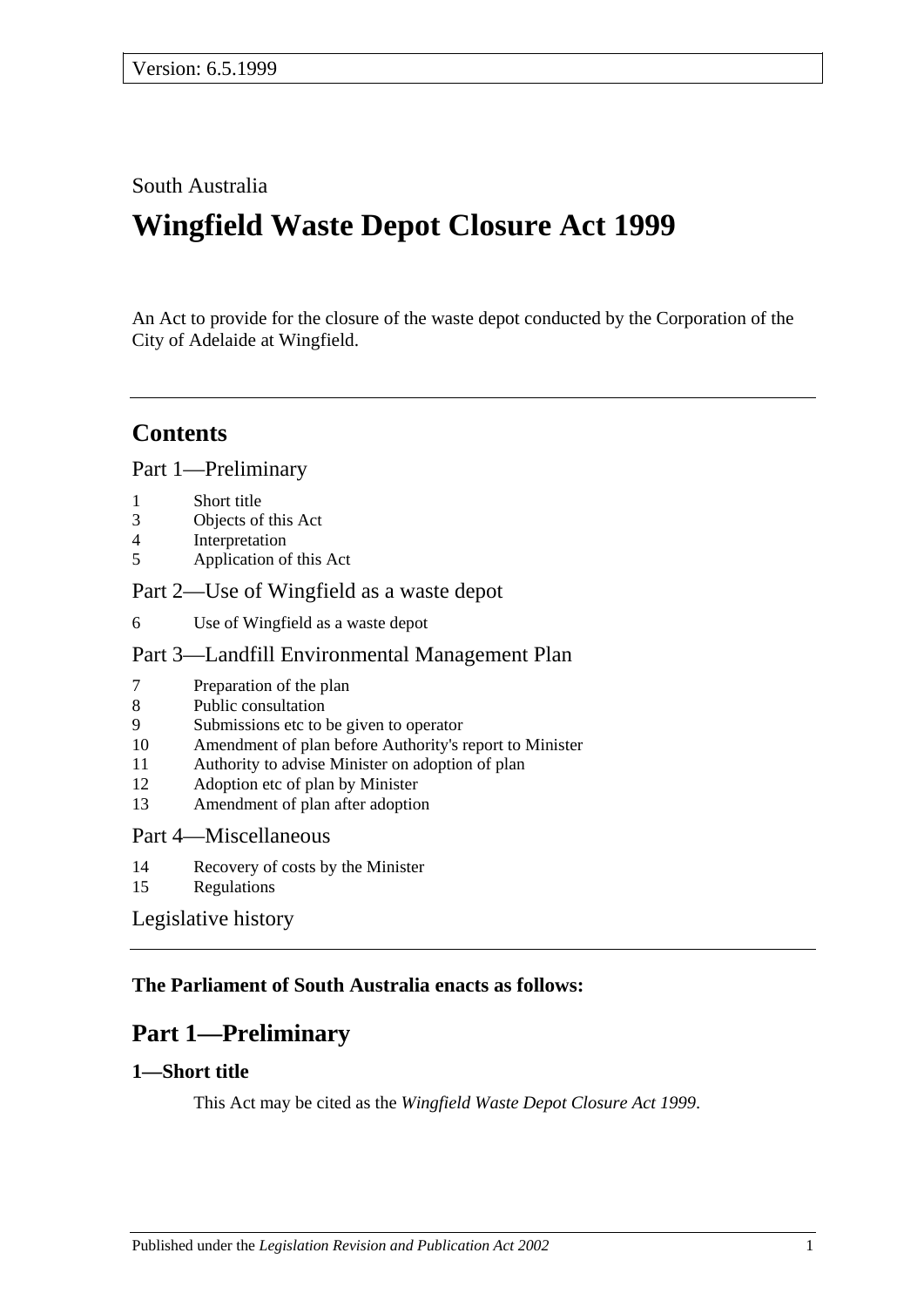#### <span id="page-1-0"></span>**3—Objects of this Act**

The objects of this Act are—

- (a) to provide for the closure of the waste depot conducted by the Corporation of the City of Adelaide at Wingfield in an environmentally acceptable manner; and
- (b) to provide for public participation in the preparation of a Landfill Environmental Management Plan setting out requirements in relation to the closure of the depot; and
- (c) to restrict the height of the solid waste landfill at Wingfield (including any capping material covering it) so that, after subsidence, it does not exceed 27 metres (Australian Height Datum).

#### <span id="page-1-1"></span>**4—Interpretation**

(1) In this Act, unless the contrary intention appears—

*the Authority* means the Environment Protection Authority established under the *[Environment Protection Act](http://www.legislation.sa.gov.au/index.aspx?action=legref&type=act&legtitle=Environment%20Protection%20Act%201993) 1993*;

*business day* means every day except—

- (a) a Saturday, Sunday or public holiday; or
- (b) a day falling between 25 December in any year and 1 January in the following year;

*the operator* means the Corporation of the City of Adelaide and includes any other person who conducts a depot on the land defined as *Wingfield* in this section for the reception, storage, treatment or disposal of waste;

*plan* means a Landfill Environmental Management Plan prepared under this Act;

*Wingfield* means the land comprising part of Sections 445 and 450 Hundred of Port Adelaide being Allotment 2 Deposited Plan 18683.

(2) A reference in this Act to the closure of the waste depot conducted by the Corporation of the City of Adelaide at Wingfield is a reference to the closure of the depot for the purposes of the reception (except for recycling or waste transfer purposes) and disposal of waste.

#### <span id="page-1-2"></span>**5—Application of this Act**

This Act applies despite any other Act or law to the contrary.

# <span id="page-1-3"></span>**Part 2—Use of Wingfield as a waste depot**

#### <span id="page-1-4"></span>**6—Use of Wingfield as a waste depot**

(1) Subject to this section, a licence or any other environmental authorisation must not be granted, renewed or varied under the *[Environment Protection Act](http://www.legislation.sa.gov.au/index.aspx?action=legref&type=act&legtitle=Environment%20Protection%20Act%201993) 1993* so as to authorise the use after 31 December 2000 of Wingfield as a depot for the reception or disposal of waste.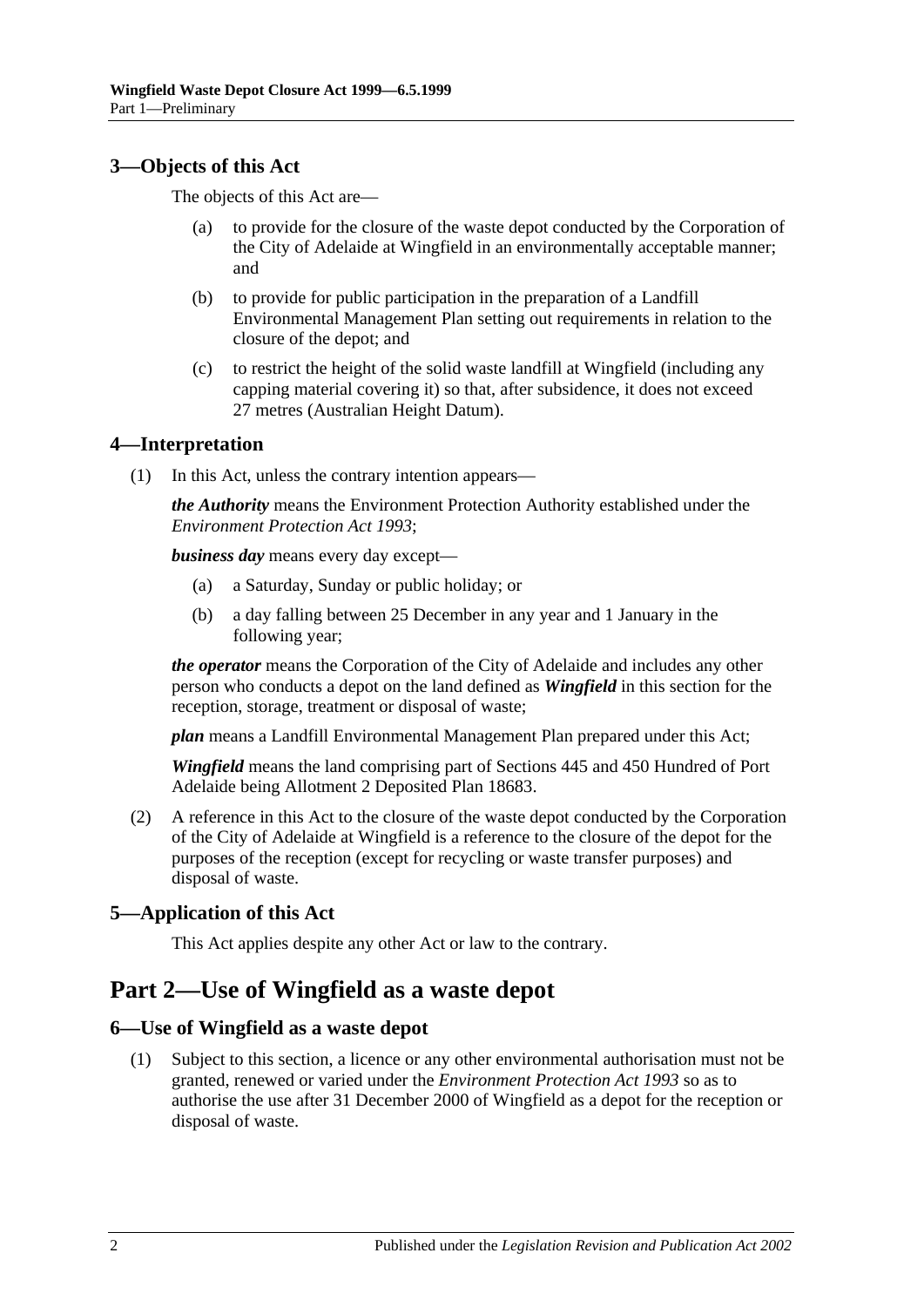- (2) A licence or any other environmental authorisation granted, renewed or varied under the *[Environment Protection Act](http://www.legislation.sa.gov.au/index.aspx?action=legref&type=act&legtitle=Environment%20Protection%20Act%201993) 1993* before the commencement of this Act that authorises the use after 31 December 2000 of Wingfield as a depot for the reception (except for recycling or waste transfer purposes) or disposal of waste ceases to have effect after that date.
- (3) If, before the first anniversary of the commencement of this Act, the operator has prepared and the Minister has adopted a Landfill Environmental Management Plan under [Part 3](#page-2-0) in relation to Wingfield, the Authority must, on application by the operator under the *[Environment Protection Act](http://www.legislation.sa.gov.au/index.aspx?action=legref&type=act&legtitle=Environment%20Protection%20Act%201993) 1993*, grant or renew a licence authorising the use after 31 December 2000 of Wingfield as a depot for the reception and disposal of waste.
- (4) The licence—
	- (a) must implement, and be consistent with, the Landfill Environmental Management Plan;
	- (b) must not authorise the use after 31 December 2004 of Wingfield as a depot for the reception (except for recycling or waste transfer purposes) or disposal of waste.
- (5) Subject to [subsection](#page-2-2) (6) a licence or any other environmental authorisation must not be granted, renewed or varied under the *[Environment Protection Act](http://www.legislation.sa.gov.au/index.aspx?action=legref&type=act&legtitle=Environment%20Protection%20Act%201993) 1993* so as to authorise the use after 31 December 2004 of Wingfield as a depot for the reception or disposal of waste.
- <span id="page-2-2"></span>(6) Nothing in this section prevents the Authority from granting, renewing or varying a licence or any other environmental authorisation so as to authorise the use of Wingfield as a depot for the reception of waste for recycling or waste transfer purposes.

# <span id="page-2-0"></span>**Part 3—Landfill Environmental Management Plan**

#### <span id="page-2-3"></span><span id="page-2-1"></span>**7—Preparation of the plan**

- (1) The operator may prepare a Landfill Environmental Management Plan in relation to Wingfield in accordance with guidelines prepared by the Authority.
- <span id="page-2-4"></span>(2) The Authority must, within two months after receiving a written request from the operator, prepare and deliver to the operator, guidelines for the purposes of [subsection](#page-2-3)  $(1)$ .
- (3) When preparing the guidelines the Authority must have regard to the Guidelines for Major Solid Waste Landfill Depots published by the Authority.
- (4) The guidelines must set out the environmental matters to be addressed by the plan.
- (5) The plan must restrict the height of the solid waste landfill at Wingfield (including any capping material covering it) so that, after subsidence, it does not exceed 27 metres (Australian Height Datum).
- (6) The plan must include a statement of—
	- (a) the environmental consequences that are expected to flow from the closure of Wingfield as a waste depot; and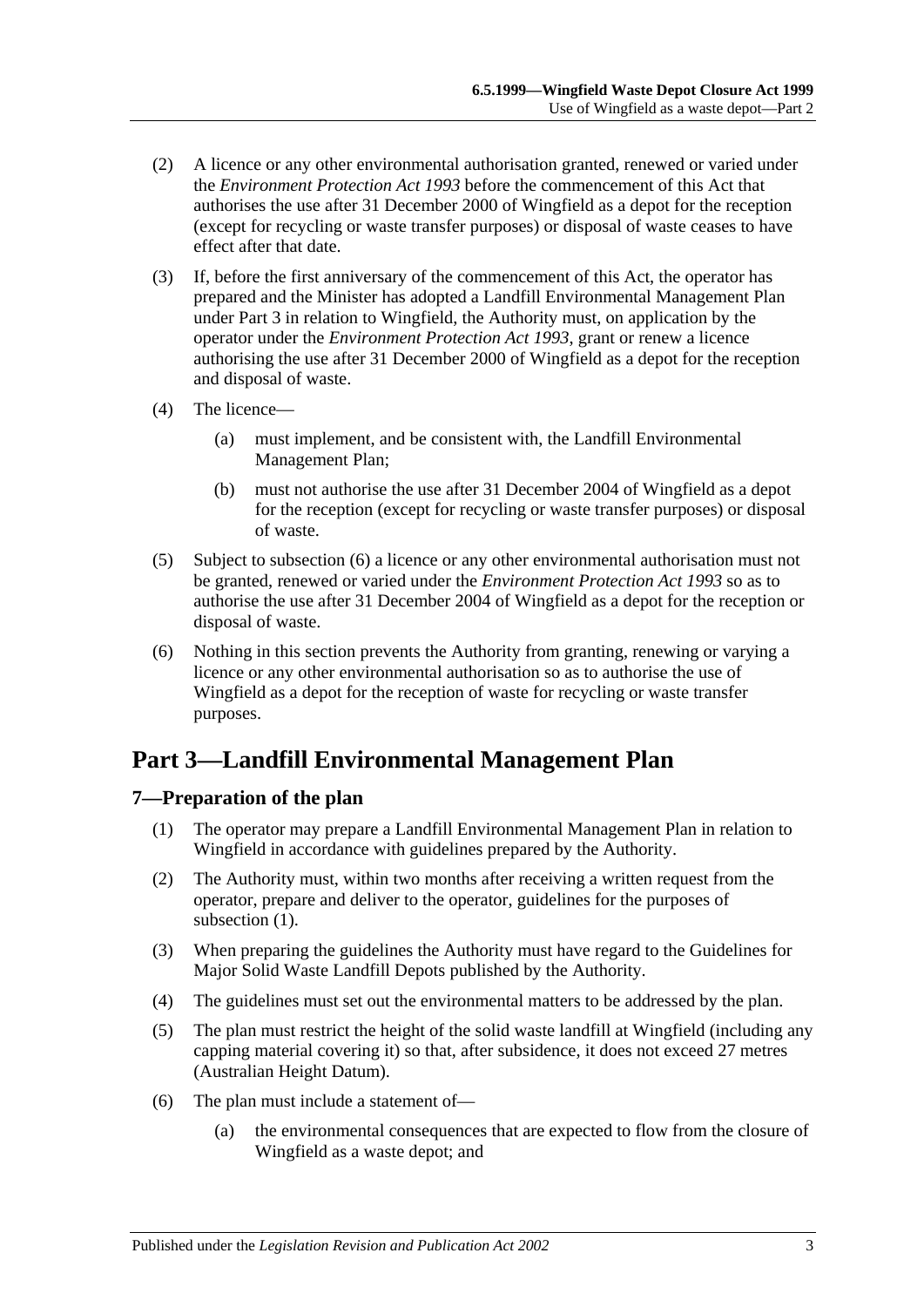- (b) the extent to which the expected consequences of the closure of Wingfield are consistent with—
	- (i) the objects of the *[Environment Protection Act](http://www.legislation.sa.gov.au/index.aspx?action=legref&type=act&legtitle=Environment%20Protection%20Act%201993) 1993*; and
	- (ii) the general environmental duty under that Act; and
	- (iii) applicable environment protection policies under that Act; and
- (c) the expected use or uses of Wingfield after closure of the depot.
- (7) After preparation of the plan the operator must submit it to the Authority for approval for public consultation.
- <span id="page-3-3"></span>(8) Before approving the plan for public consultation the Authority may require the operator to make such alterations or additions to the plan as it thinks fit.
- (9) The operator must provide the Authority with the number of copies of the plan required by the Authority for the purposes of public consultation.

#### <span id="page-3-0"></span>**8—Public consultation**

The Authority must—

- (a) provide the City of Port Adelaide Enfield and the Minister with a copy of the plan for comment; and
- <span id="page-3-2"></span>(b) cause an advertisement to be published in the Gazette and in a newspaper circulating generally in the State—
	- (i) giving notice of the place or places at which the plan is available for inspection and purchase; and
	- (ii) inviting interested persons to make written submissions to the Authority in relation to the plan within 30 business days of the publication of the advertisement in the newspaper; and
	- (iii) appointing a place and time at which a public meeting will be held by the Authority for the purpose of providing information in relation to the plan to persons attending the meeting.

#### <span id="page-3-1"></span>**9—Submissions etc to be given to operator**

- (1) The Authority must give to the operator—
	- (a) if the City of Port Adelaide Enfield or the Minister has given the Authority written comments on the plan within 30 business days after receiving a copy of it from the Authority—a copy of those comments; and
	- (b) a copy of all written submissions received from interested persons pursuant to the invitation referred to in section [8\(b\)\(ii\).](#page-3-2)
- <span id="page-3-4"></span>(2) The operator must prepare and give to the Authority a written response to the comments of the City of Port Adelaide Enfield and the Minister and to the written submissions.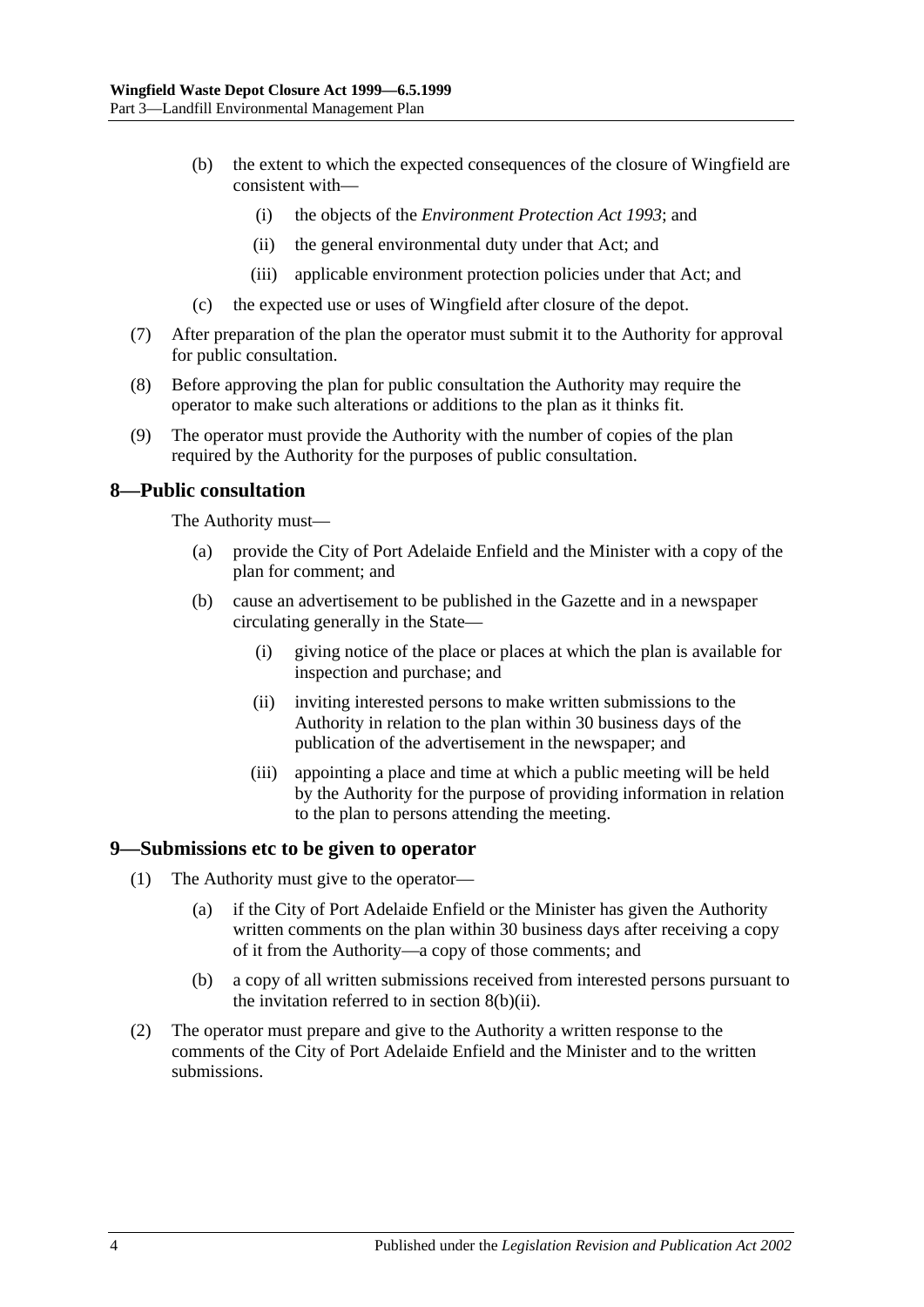#### <span id="page-4-3"></span><span id="page-4-0"></span>**10—Amendment of plan before Authority's report to Minister**

- (1) The operator may amend the plan at any time before it gives the Authority its written response to the comments and submissions on the plan—
	- (a) in order to address those comments or submissions; or
	- (b) to correct an error; or
	- (c) to take account of more accurate or complete data or technological or other developments that were not available when the plan was prepared; or
	- (d) to accommodate changes to proposals for the rehabilitation or future use of Wingfield; or
	- (e) for any other purpose that the operator thinks is necessary or desirable.
- (2) The operator must not amend the plan under [subsection](#page-4-3) (1) in a manner that is inconsistent with the guidelines prepared by the Authority under [section](#page-2-4)  $7(2)$  or with a requirement of the Authority under [section](#page-3-3) 7(8) unless it has the written approval of the Authority to do so.
- (3) If, in the opinion of the Authority, it is necessary or desirable that one or more of the procedures required by this Part should be repeated in relation to a plan after amendment under this section, that procedure or those procedures must be repeated in relation to the plan in accordance with a notice given by the Authority to the operator.
- (4) The operator must provide the Authority with the number of copies of the plan as amended as are required by the Authority for the purposes of this Act.

#### <span id="page-4-1"></span>**11—Authority to advise Minister on adoption of plan**

- (1) The Authority must, within two months after receiving the operator's written response under [section](#page-3-4) 9(2)—
	- (a) prepare and provide to the Minister a report advising the Minister as to whether he or she should, in the opinion of the Authority—
		- (i) adopt the plan without amendment; or
		- (ii) amend the plan and then adopt it; or
		- (iii) refuse to adopt the plan; and
	- (b) provide the Minister with a copy of the plan.
- (2) The Authority's report must include its reasons for its advice to the Minister.

#### <span id="page-4-2"></span>**12—Adoption etc of plan by Minister**

- (1) After considering the plan and the Authority's report the Minister may—
	- (a) adopt the plan; or
	- (b) amend the plan and then adopt it; or
	- (c) refuse to adopt the plan.
- (2) As soon as practicable after adopting or refusing to adopt the plan the Minister must—
	- (a) prepare a report setting out his or her reasons for the decision; and
	- (b) give a copy of the report to the operator and the Authority; and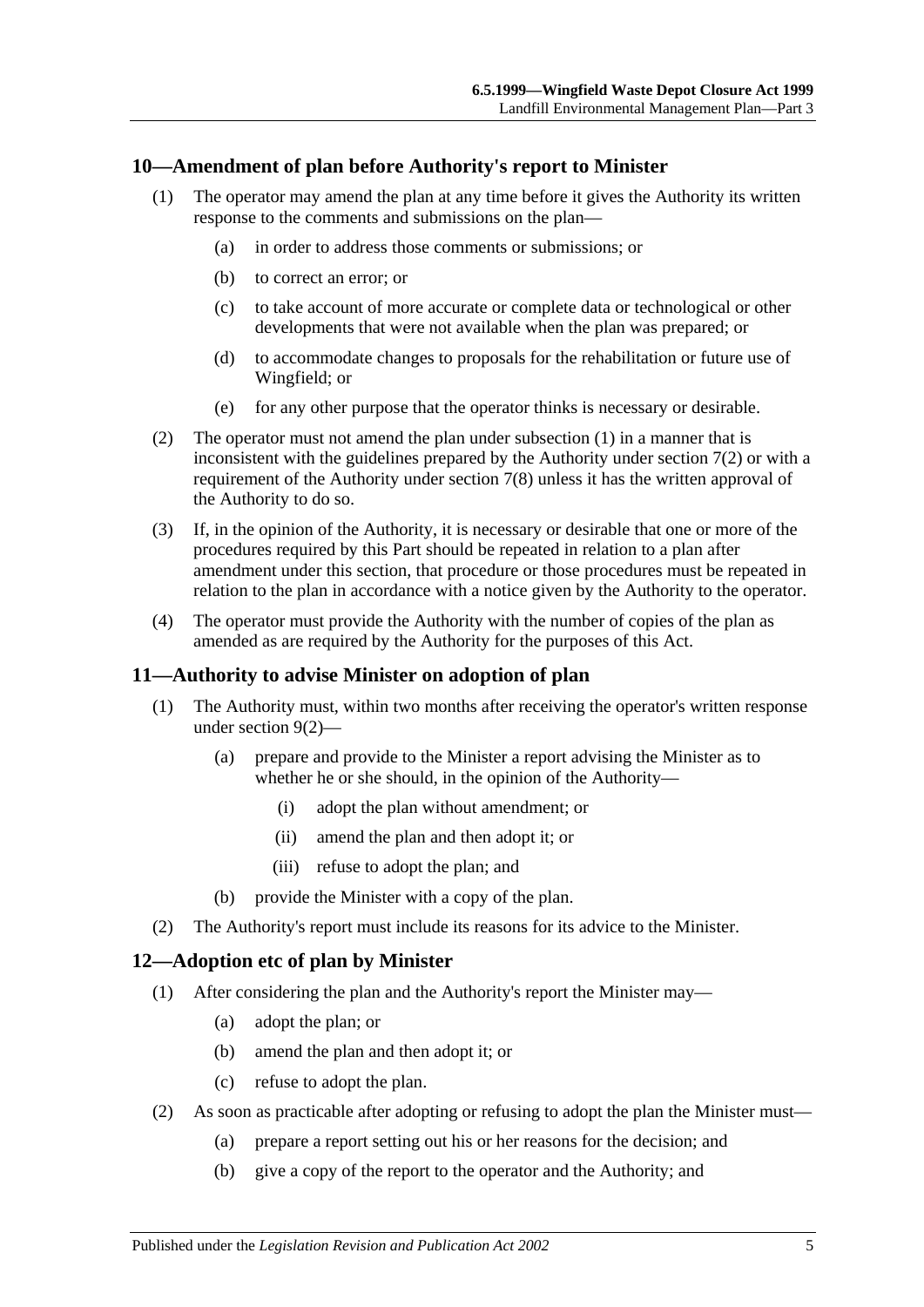- (c) cause a copy of the report to be laid before both Houses of Parliament; and
- (d) cause to be published in the Gazette a notice stating—
	- (i) his or her decision; and
	- (ii) if the plan has been adopted—the place or places at which the plan is available for inspection or purchase.

#### <span id="page-5-4"></span><span id="page-5-0"></span>**13—Amendment of plan after adoption**

- (1) The Minister may amend an adopted plan—
	- (a) to correct an error; or
	- (b) to take account of more accurate or complete data or technological or other developments that have become available.
- (2) The Minister must cause to be published in the Gazette a notice stating that the plan has been amended under [subsection](#page-5-4) (1).

### <span id="page-5-1"></span>**Part 4—Miscellaneous**

#### <span id="page-5-2"></span>**14—Recovery of costs by the Minister**

The Minister may recover as a debt from the operator reasonable costs incurred by the Minister in the administration of this Act.

#### <span id="page-5-3"></span>**15—Regulations**

The Governor may make such regulations as are contemplated by, or are necessary or expedient for the purposes of, this Act.